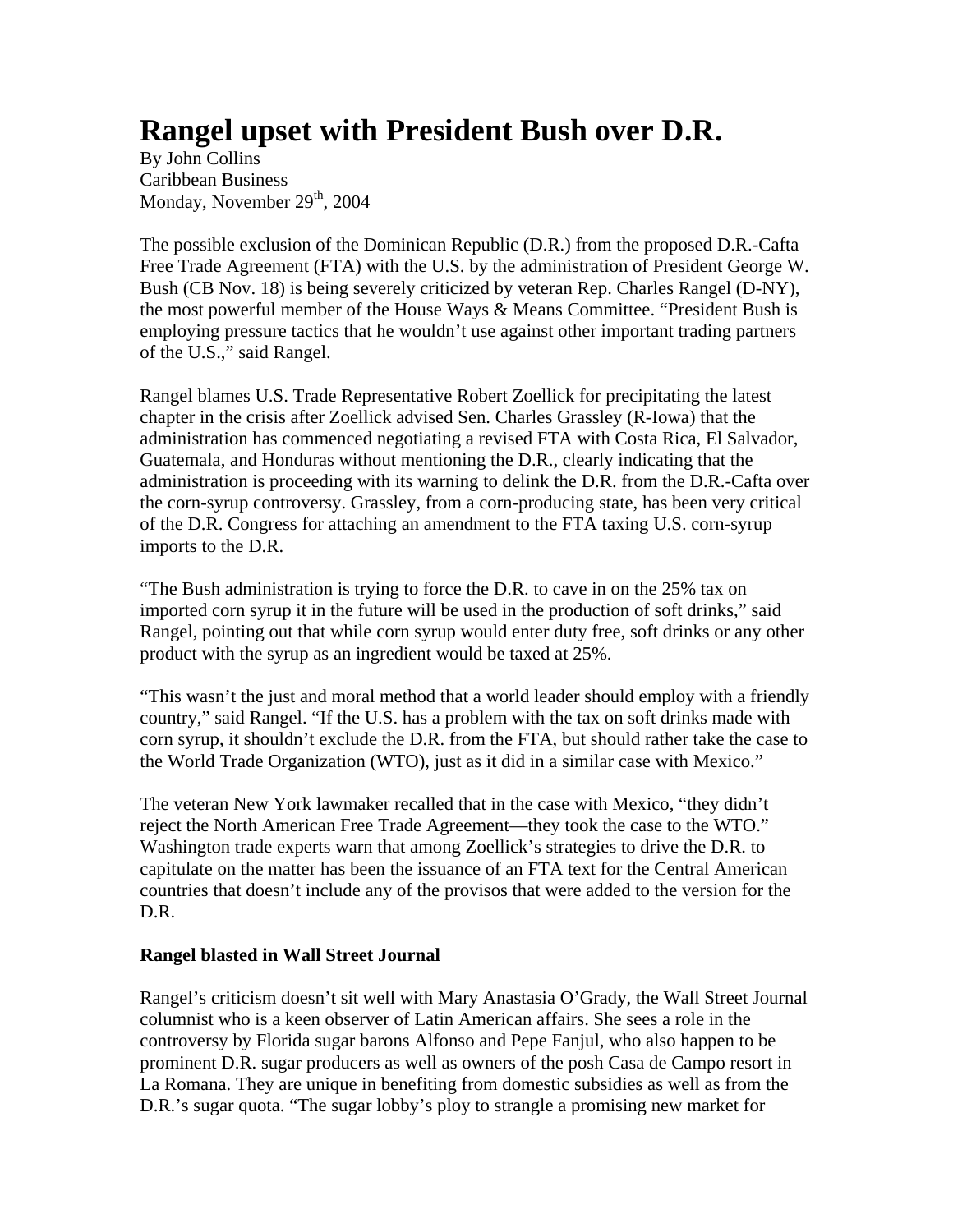millions of Latinos and Americans ought to scandalize Washington, which daily pays lip service to the downtrodden," observed O'Grady, who then blasted Rangel "for seeming to be taking the side of the rich sugar barons, arguing that Zoellick is trying to strong-arm the D.R. Considering the costs that the poor pay when markets are protected, Rangel seems to have left his populism somewhere in the cloakroom.

## **U.S. proceeding to delink D.R. from Cafta**

Some of them feel that following such a move, Zoellick could then ask the U.S. Trade Commission to study the impact of free trade with the Central American countries on the U.S. economy, thus demonstrating that the U.S. will go ahead with the Cafta without the D.R.

Both Grassley, the powerful chairman of the Senate Finance Committee, and Bill Thomas  $(R-CA)$ , the chairman of the House Ways & Means Committee, said they are in agreement with Zoellick's methods and are prepared to proceed with a vote on the Cafta next year.

Zoellick has left a door open for the D.R. and in his letter to Grassley said, "We will continue to work with the D.R. on the issue of corn syrup in such a way as to permit this government to join the Central American partners and the U.S. in a regional agreement." Reportedly both D.R. President Leonel Fernandez and D.R. Senate President Andres Bautista have received letters from Grassley on the controversy. Fernandez has requested that the controversial amendment be removed by the Senate, but the body, under Bautista and his opposition majority colleagues, has declined to do so. Fernandez reportedly also offered to agree to reduce the D.R.'s sugar quota in exchange for keeping the corn-syrup provision intact, but the U.S. rejected the idea.

## **Hertell's entry resented in some quarters**

Subsequently Bautista met with U.S. Ambassador to the D.R. Hans Hertell on the subject and then Bautista called the body into a special Saturday session; the only item on the agenda was the corn-syrup controversy.

Sen. Enrique Seijas of La Romana, like Bautista a member of the Dominican Revolutionary Party (PRD by its Spanish acronym) that controls the Congress, said the way Hertell talked with Bautista "is another example of the U.S. meddling in the internal affairs of the D.R." Seijas described the interference as highly irritating and showing a lack of respect.

Seijas said the legislation should be dealt with later on and not so "impetuously." The La Romana legislator suggests that the D.R. emulate the levy adopted by the Congress of Mexico, which imposed a 20% tax on soft drinks using corn syrup in defiance of the U.S.

The FTA has been strongly supported by the industrial free-trade zones that employ more than 250,000 Dominicans. But on the other hand, it has been hotly rejected by the